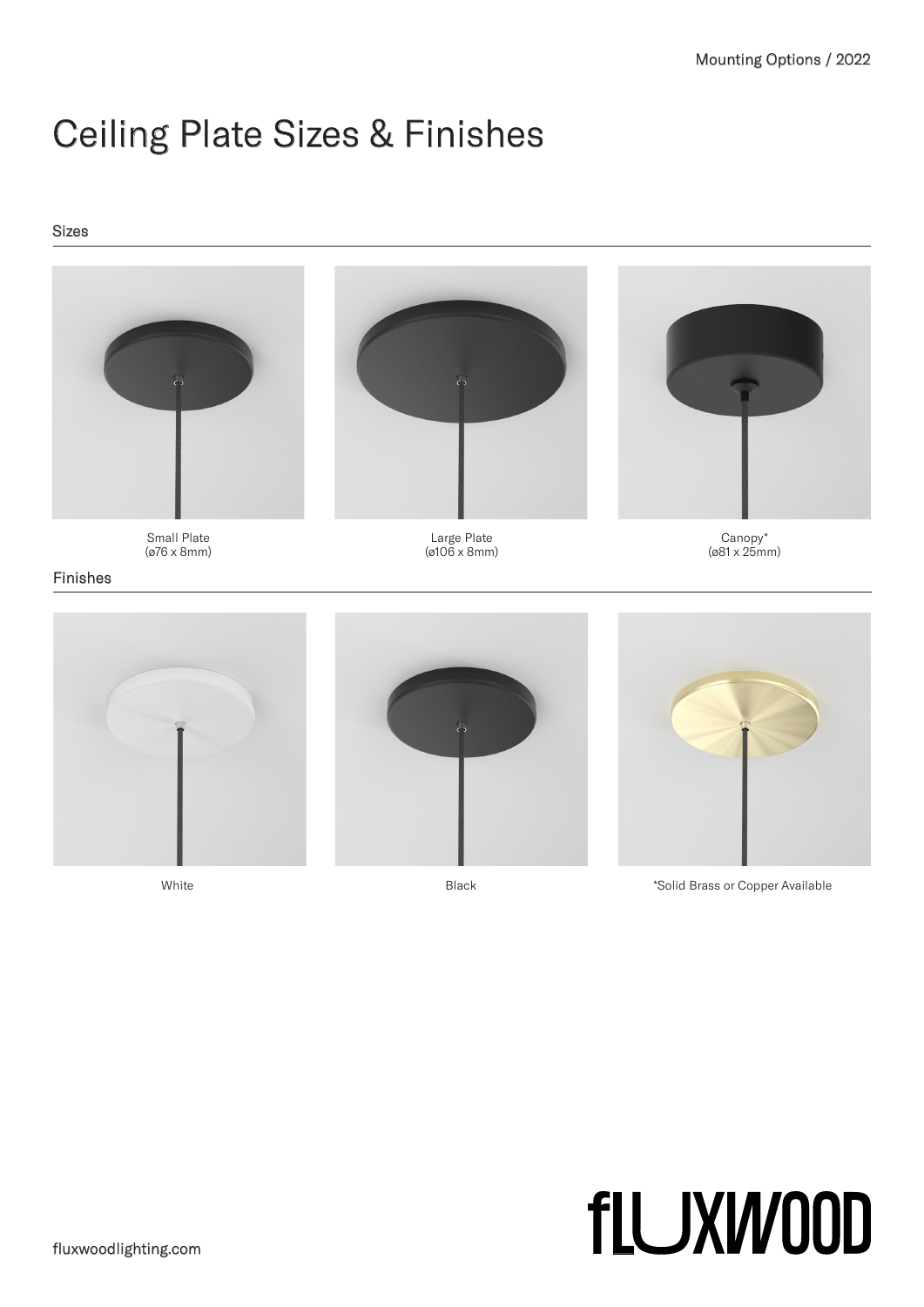# Small Plate (ø76x8mm)

# Installation Instructions



Prep the ceiling with an approx. 15mm hole. Place the transformer in the ceiling and feed the cable through the hole into the room. Connect the single electrified cable to the transformer.



Screw the mounting plate to the ceiling using appropriate fasteners for the ceiling substrate.

\*The transformer needs to be accessible for maintenance purposes. Screw the threaded cover plate onto the mounting plate.

\*Push up the metal cable gripper on the

## Dimensions



## Finishes





White **Black** 

#### Note

This ceiling plate will suit installations with a small 10-30mm hole in the ceiling. The transformer will need to be placed in the ceiling through another access point.

This ceiling plate is suitable for all ceiling substrate installations including plasterboard.

# **flUXW00D**

## fluxwoodlighting.com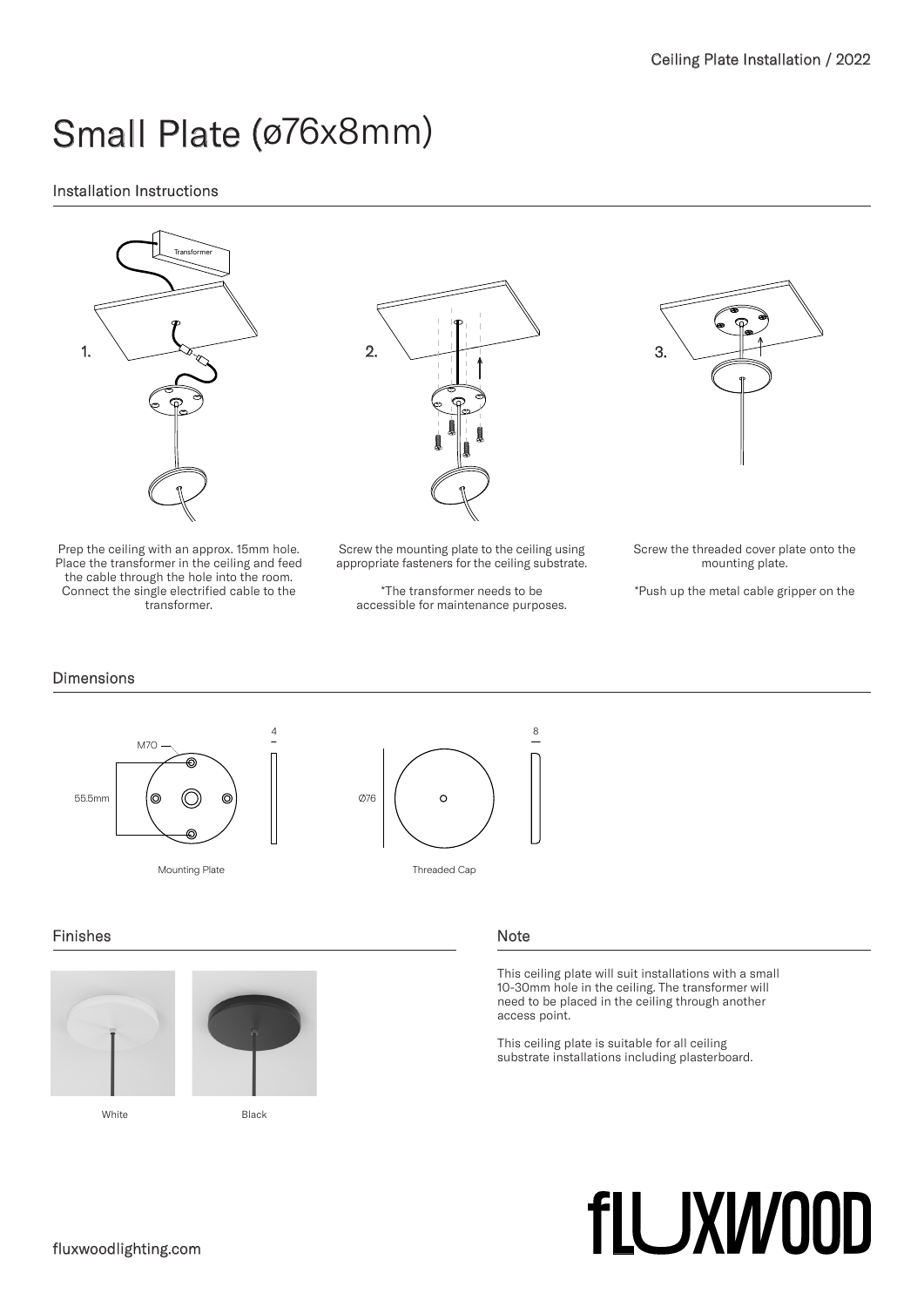# Large Ceiling Plate (ø106x8mm)

# Installation Instructions



Prep the ceiling with a hole to suit the transformer size. Place the transformer in the ceiling and connect the single electrified cable to the transformer.



Screw the mounting plate to the ceiling using appropriate fasteners for the ceiling substrate.

\*The transformer needs to be accessible for maintenance purposes.

Screw the threaded cover plate onto the mounting plate.

\*Push up the metal cable gripper on the

# **Dimensions**



## Finishes





White **Black** 

## Note

This ceiling plate will suit installations with a large hole in the ceiling (up to ø65mm) The transformer can be placed through the large hole into the ceiling cavity.

This ceiling plate is suitable for all ceiling substrate installations including plasterboard.

# **flUXW00D**

## fluxwoodlighting.com